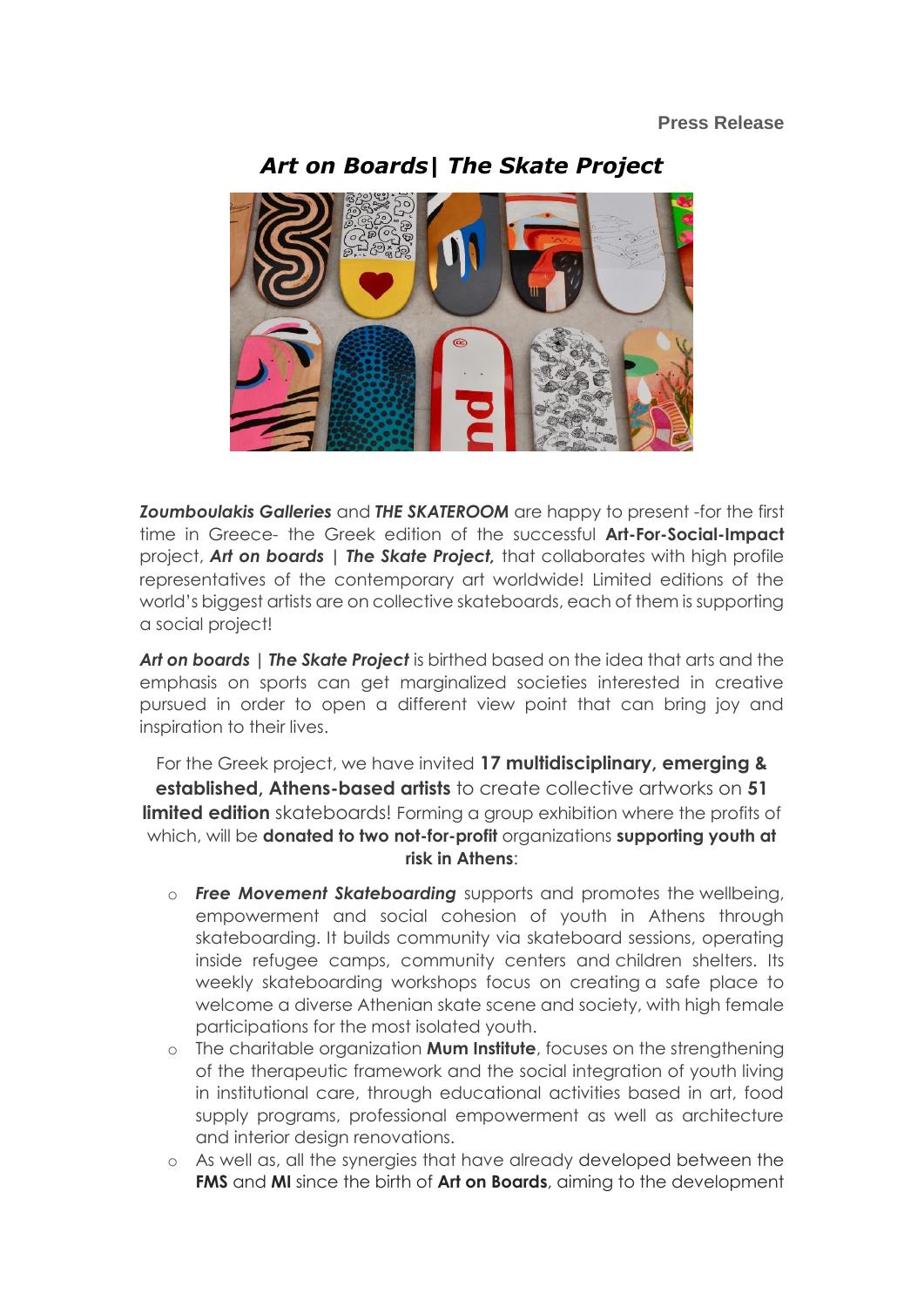of happiness of children that have limited to zero access to public spaces and affordable entertainment.

*According to a study on skateboarding culture from the University of South*  California in 2020<sup>1</sup>, skateboarding activities improve mental health, fosters *community and encourages diversity. In Zoumboulakis Galleries we support this belief and for this reason we have introduced the vision of THE SKATEROOM to Greece since 2014.*

Embracing the philosophy of skateboarding as an activity that can dissolve boundaries of gender, race, class, religion, and ethnicity, *Art οn boards | The*  **Skate Project** encourages self-empowerment and diversity, transmitting that into art works, we aim to raise awareness and to support social projects through art.

<sup>1</sup> Rossier School of Education and USC's Annenberg School for Communication and Journalism

#### **Participating artists:**

**Antonakis, Cacao rocks, Georgia Fambris, Stella Kapezanou, Vasilis Karouk, Peggy Kliafa, Vasiliki Koukou, Nikos Lagos, Olga Migliaresi-Phoca, Anastasia Papaleonida, Stefanos Rokos, Valinia Svoronou, Philippos Theodorides, The Callas, Pavlos Tsakonas, Jannis Varelas, Kyveli Zoi**

*Special Thanks to The Breeder Gallery & The Eleftheria Tseliou Gallery for the collaboration.*

**Exhibition opening:** Thursday, June 17th 2021, at Kolonaki Square 20.

**Duration of the exhibition:** 15 June – 3 July 2021

Zoumboulakis Galleries, 20 Kolonaki Square

 **Opening hours:** Tue., Thu. & Fri. 11.00 - 20.00

Wed. 11.00 -15.00 & Sat. 11.00 - 15.00

Sundays & Mondays closed





# THE SKATEROOM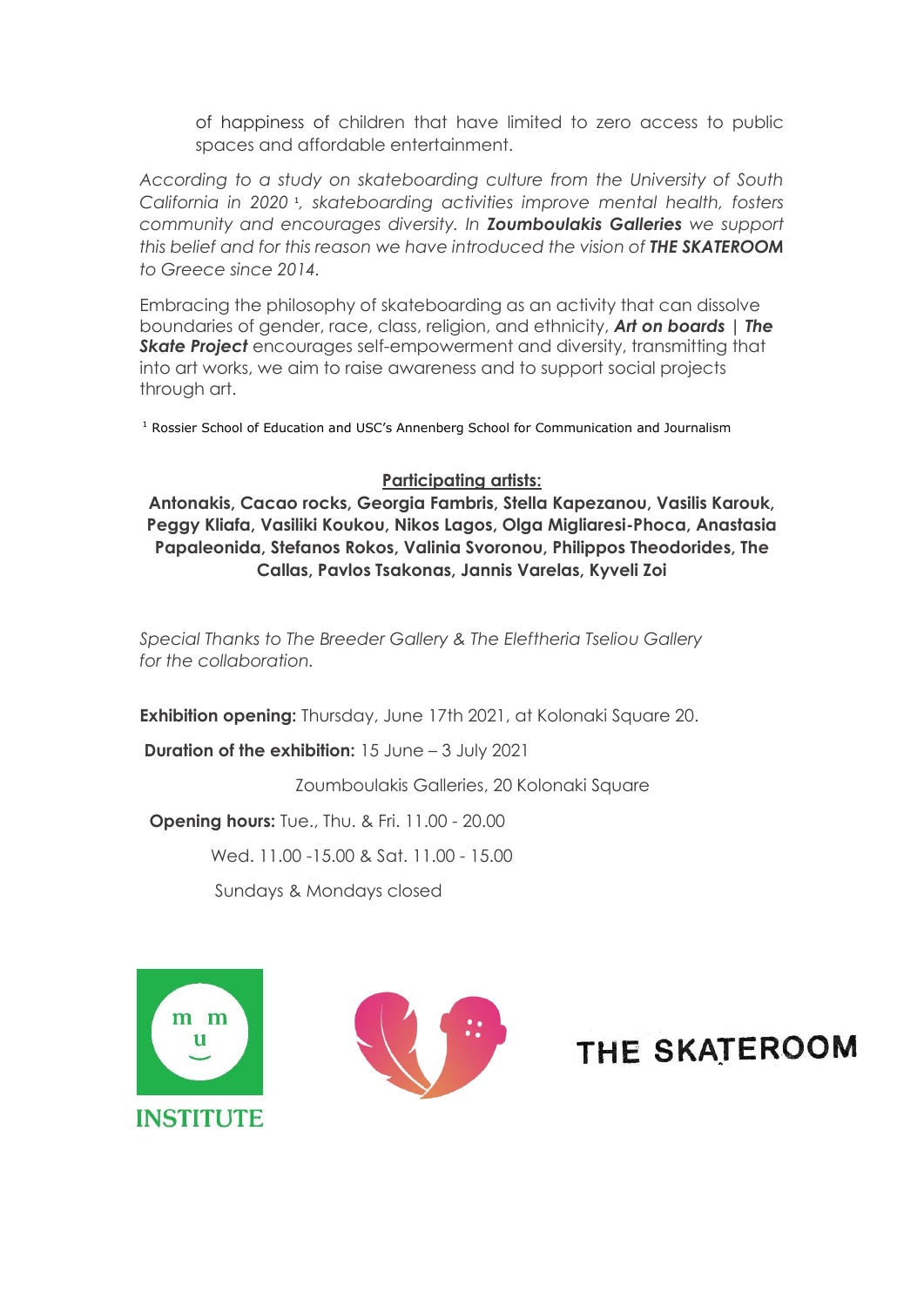### **Notes for editors:**

### The Skateroom x Zoumboulakis Galleries

*The Skateroom* -- a certified B Corporation -- unites art buyers, artists, galleries, museums, foundations, retailers, and non-profits around the world in a new economic model -- « Art for Social Impact » -- turning consumers into active contributors in socially engaged projects.

So far, The Skateroom funded over \$1,000,000 to support 37 social skate projects dedicated to empowering at-risk youth around the world. By placing works of art on responsibly made skateboards, *The Skateroom* connects people to the reality that Art for Social Impact is something achievable right now. *The Skateroom* exists to bring art into your life while bringing brighter possibilities to the lives of all. More information on: [www.theskateroom.com](http://www.theskateroom.com/) Since 2014 *Zoumboulakis Galleries'* art shop supports the vision *of The Skateroom*, by providing the 10% of the sales of each skateboard at the nonprofit organization *Skateistan*.

#### Free Movement Skateboarding

Since January 2017 the nonprofit organization Free Movement Skateboarding, has promoted the wellbeing, empowerment and social cohesion of youth in Athens through skateboarding. FMS push for a welcoming and diverse Athenian skate scene and society.

Since 2018, FMS have taught more than 680 sessions to marginalized youth in 12 different locations in the Athens, Attica region.

FMS have provided access to skateboarding, a positive and empowering recreational sport, to more than 1390 youth, many of which regularly attended sessions.

They have worked with youth from 32 different ethnicities, all living in Athens. We strive to promote the importance of accessibility, inclusion, social cohesion, celebrating Athens diversity and providing youth with a sense of belonging.

Since 2018, 43% of participants in sessions have been girls, empowering them to participate in an activity that tends to be male dominated and empowering them to their claim space. The various ethnicities of the participants continue to reflect how multicultural Athens has become and the many displaced communities living in Athens. This indicates the importance in social cohesion initiatives, and fully accessible and inclusive spaces, where everyone is welcome.

## Mum Institute

Mum Institute is an independent non-profit cultural organization driven by social responsibility. The purpose of Mum Institute, is to organize and host educational activities for those in need and share the beneficial experience